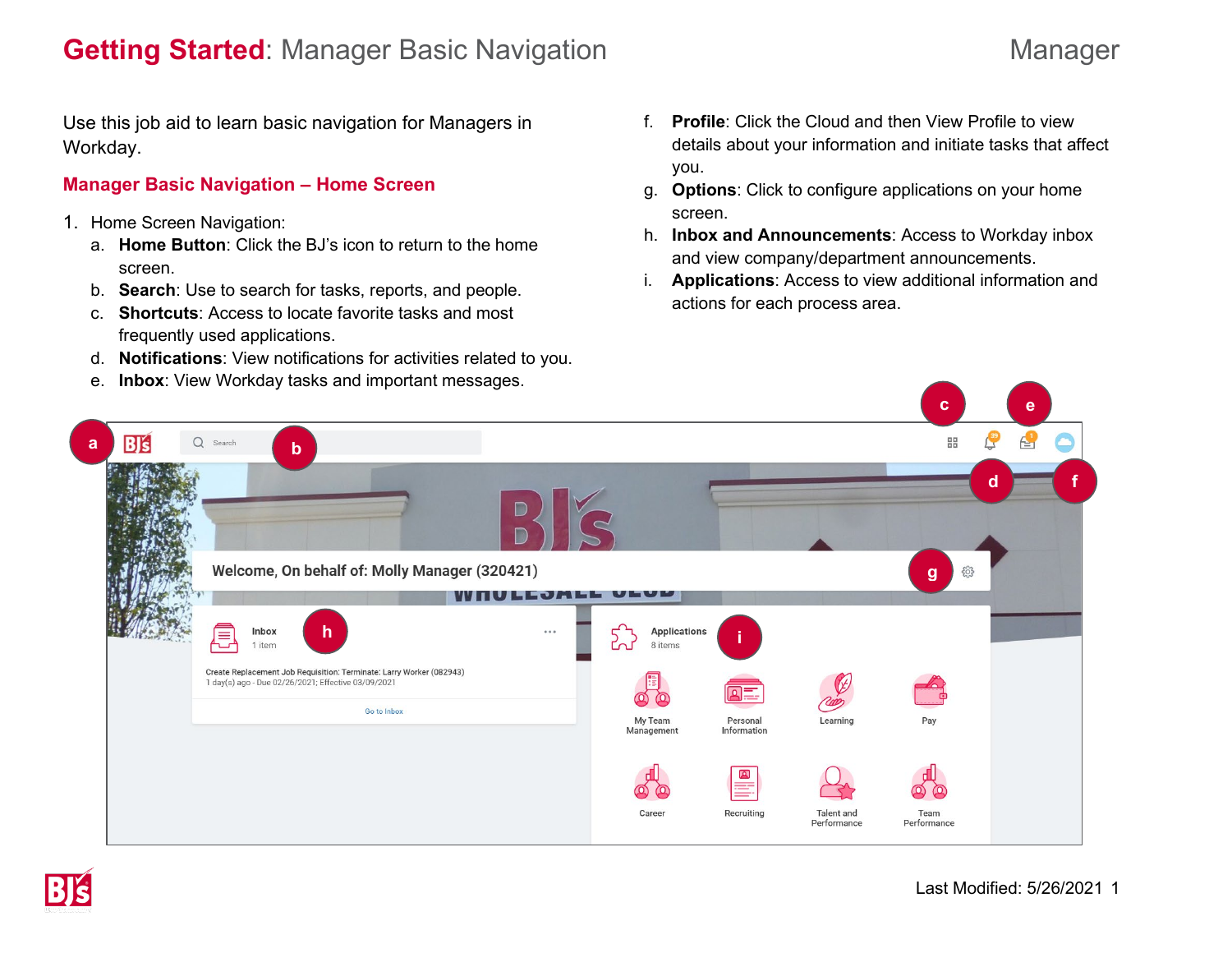#### **Manager-Specific Applications**

As a manager, you have access to applications that help you manage your team. Below is a description of the applications for managers.

| <b>Application</b>    | <b>Description</b>                                                                                                                                                                                                  |  |  |
|-----------------------|---------------------------------------------------------------------------------------------------------------------------------------------------------------------------------------------------------------------|--|--|
| My Team<br>Management | My Team Management<br><b>Actions:</b> Initiate transactions such as<br>termination, and business title change<br>View: Compare team members, view<br>org chart, run headcount report, etc.                          |  |  |
| Recruiting            | Recruiting<br><b>Actions:</b> Create job requisition view<br>reminders, find candidates, take<br>action on my candidates<br><b>View:</b> Access job requisitions, My<br><b>Recruiting Jobs</b>                      |  |  |
| Team<br>Performance   | <b>Team Performance</b><br><b>Actions: Review rating, employee</b><br>reviews, performance reviews,<br>opportunity graph<br><b>View: Review performance review</b><br>status, top performers, track team's<br>goals |  |  |

### **Perform Actions on Team Members**

Managers have autonomy to initiate an action on their Team Members. There are multiple ways to initiate an action.

#### **Initiate Action – My Team Management Application**

From your home screen:

- 1. Navigate to the **My Team Management** application.
- 2. Below the **Actions** section, select the task you want to access.



### **Initiate Action – Using Search Bar**

From your home screen:

1. Navigate to the search bar > enter the action name. Select the action from the options that appear based on your security.





You can also search for direct reports and Team Members using the search field.

See common search prefixes below.

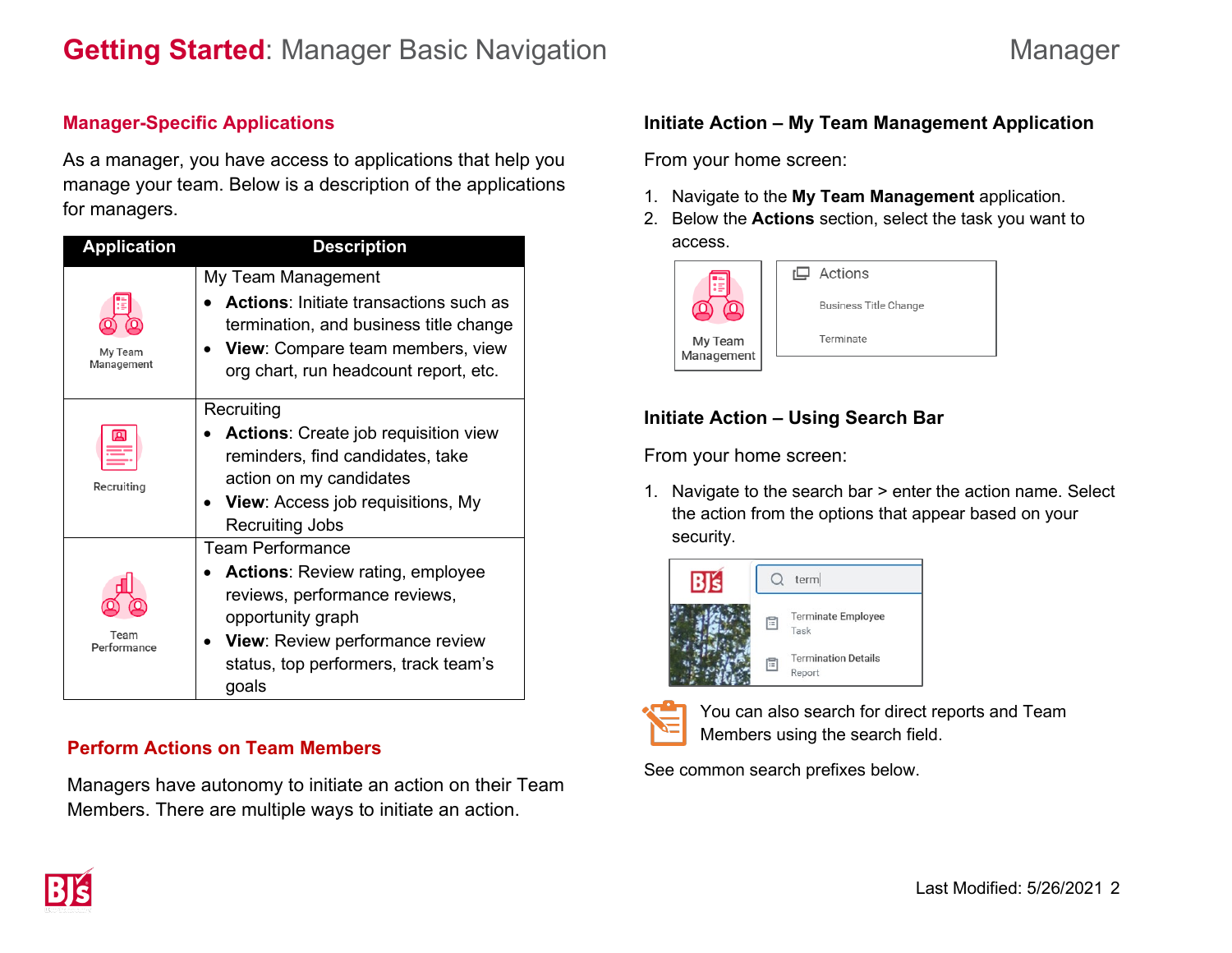| <b>Type in the Search Field</b> | <b>Business Process</b>                      |
|---------------------------------|----------------------------------------------|
| Ter                             | Terminate Team Member - Task                 |
| Cha job                         | Change Job - Task                            |
| Reg comp                        | <b>Request Compensation Change -</b><br>Task |
| Reg one                         | Request One-Time Payment - Task              |
| My del                          | My Delegations - Report                      |
| Create job                      | Create Job Requisition - Task                |
| 7                               | Display of all prefixes and shortcuts        |

# **Perform Actions on Team Members (continued)**

# **Initiate Action – From Team Member Profile**

From you home screen:

1. Navigate to the profile icon > Select **View Profile**.



2. Select the **Team** icon to access your team's org chart.



3. Hover over the top right corner box of the Team Member you want to act on, so the **Related Actions** icon appears. Click the icon to populate a menu of options to take action on for the Team Member.



# **Inbox: Approve, Send Back, Deny, Cancel**

Managers must review and approve action items, such as compensation changes, job requisitions, and employment offers.

| <b>Approve</b>                                              | <b>Send Back</b>                                                      | Deny                                                                        | Cancel                                               |
|-------------------------------------------------------------|-----------------------------------------------------------------------|-----------------------------------------------------------------------------|------------------------------------------------------|
| Submit your<br>approval and<br>send the task<br>downstream. | Send the task<br>back, with<br>specific<br>comments to<br>the sender. | Deny<br>terminates<br>the task<br>and all<br>previous<br>steps. Do<br>over. | Closes the<br>task and<br>saves it in<br>your Inbox. |